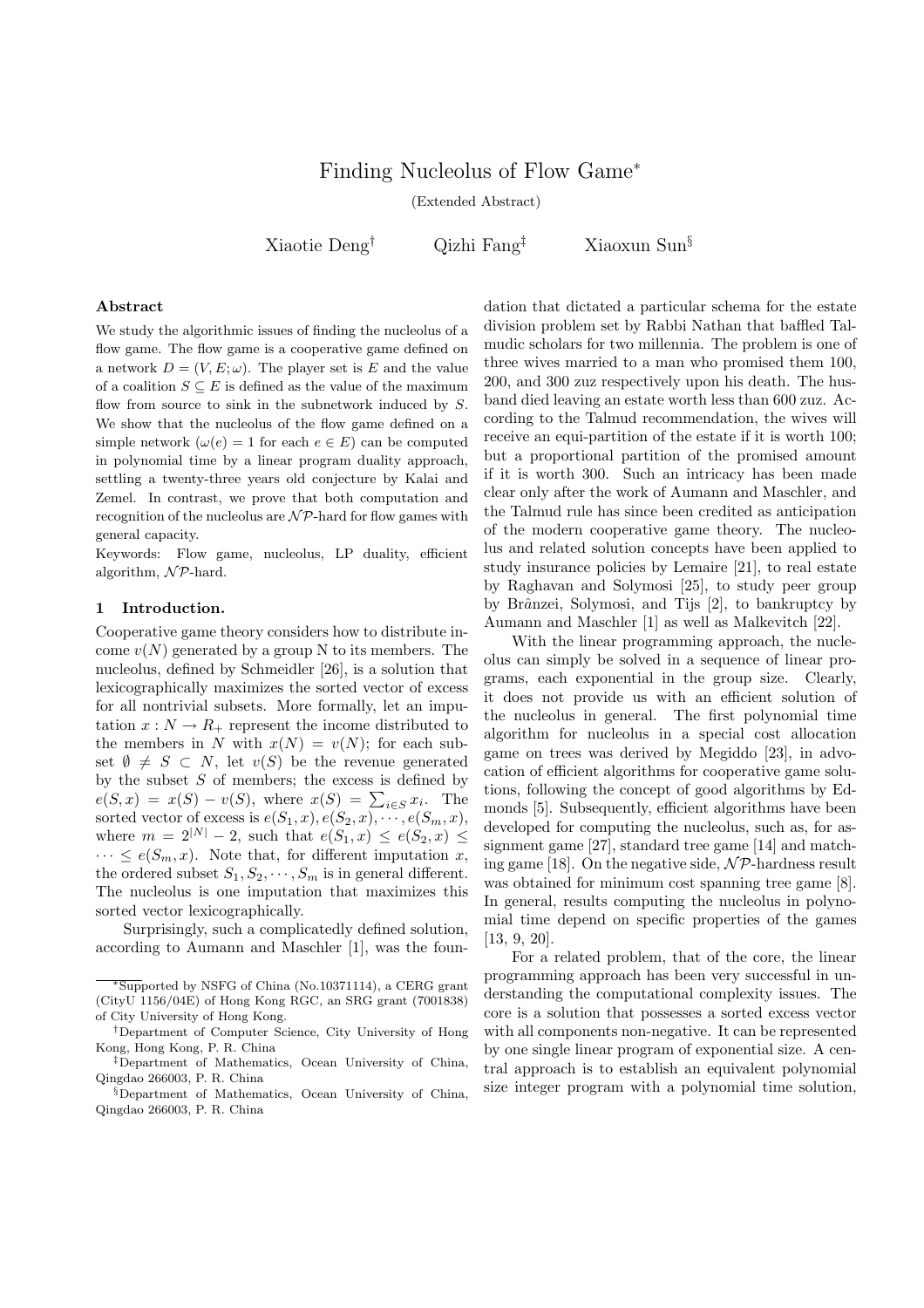such as for assignment game of Shapley and Shubik [28], linear production game of Owen [24], partition game of Faigle and Kern [7], packing/covering game of Deng, Ibaraki and Nagamochi [3] and facility location game of Goemans and Skutella [12]. Linear program duality has played an important role in the above results characterizing the core in cooperative game theory.

A very interesting flow game was introduced by Kalai and Zemel [16, 17], which arose from the profit distribution problem related to the maximum flow in a network, in which arcs are owned by different individuals. It was shown in [16, 17] that the flow game on a simple network (edge capacity being all equal) is totally balanced, and the allocations corresponding to minimum cuts in the network always belong to core. Linear program duality was crucial for the results. They further conjectured that their approach can lead to an efficient algorithm for the computation of the nucleolus.

We study the nucleolus of flow games from the algorithmic point of view. We show that computing the nucleolus can be done in polynomial time for the flow game on a simple network. The proof is deep and, at the same time, an elegant application of linear program duality approach in Kalai and Zemel's work [17], and hence settling their conjecture. On the other hand, we prove that both the computation and the recognition of the nucleolus are  $N\mathcal{P}$ -hard for flow games in general cases. The  $\mathcal{NP}$ -hardness proof for recognizing the nucleolus also resolves a conjecture of Faigle, Kern and Kuipers [8].

In Section 2, we introduce the basic theoretic concepts and the definition of the flow game. In Section 3, we discuss the essential coalitions and dummy arcs in the flow game, which play an important role in characterization of the nucleolus. Section 4 is dedicated to the polynomial time algorithm for computing the nucleolus of the flow game defined on a simple network. Finally, in Section 5, we prove that both the problems of computing and recognizing the nucleolus are  $\mathcal{NP}$ -hard for flow games with general capacity.

### 2 Preliminary and Definition.

2.1 Cooperative game theory. The cooperative (revenue) game  $\Gamma = (N, v)$  consists of a player set  $N = \{1, 2, \dots, n\}$  and a value function  $v: 2^N \to R$  with  $v(\emptyset) = 0$ . The allocation to individual player  $i \in N$  is represented by  $x_i$ , and  $x = (x_1, x_2, \dots, x_n)$  satisfying  $\sum_{i\in N} x_i = v(N)$  is an allocation vector. The allocation  $x \in \mathbb{R}^n$  is called an *imputation* if  $x_i \geq v(\{i\})$  holds for all  $i \in N$ . The set of imputations of  $\Gamma$  is denoted by  $X(\Gamma)$ . Given an allocation  $x \in \mathbb{R}^n$ , the excess of a coalition  $S$  at  $x$  is defined as the number

$$
e(S, x) := x(S) - v(S).
$$

The *core* of a game Γ, denoted by  $C(\Gamma)$ , is defined as the set of all allocations whose excesses are non-negative. That is,  $C(\Gamma) = \{x \in R^n : x(N) = v(N) \text{ and } x(S) \geq$  $v(S)$ ,  $\forall S \subseteq N$ . We use the shorthand notation  $x(S) = \sum_{i \in S} x_i$  ( $S \subseteq N$ ) throughout this paper.

The nucleolus of a game  $\Gamma$  is defined in the following way. Given an allocation  $x \in R^n$  of Γ, let  $\Theta(x)$ denote the  $(2^n - 2)$ -dimensional vector of all nontrivial excesses  $e(S, x)$ ,  $\emptyset \neq S \neq N$ , arranged in nondecreasing order. Let  $\succeq_l$  be the "lexicographically" greater than" relationship between vectors of the same dimension. The *nucleolus* of Γ,  $\eta(\Gamma)$ , is then defined to be the (unique) allocation  $x \in R^n$  that lexicographically maximizes  $\Theta(x)$  over the set of imputations  $X(\Gamma)$ . It is obviously that  $\eta(\Gamma)$  always exists (when  $X(\Gamma) \neq \emptyset$ ), and it is a member of  $C(\Gamma)$  when  $C(\Gamma)$  is non-empty. Kopelowitz [19] proposed to compute the nucleolus by recursively solving the following sequential linear programs (set  $\mathcal{J}_0 = \{\emptyset, N\}$  and  $\varepsilon_0 = 0$ ):

$$
\max \varepsilon
$$
  
\n
$$
x(S) = v(S) + \varepsilon_r \quad \forall S \in \mathcal{J}_r
$$
  
\n
$$
r = 0, 1, \dots, k - 1
$$
  
\n
$$
\text{LP}_k:
$$
  
\n
$$
x(S) \ge v(S) + \varepsilon \quad \forall S \in 2^N \setminus \bigcup_{r=0}^{k-1} \mathcal{J}_r
$$
  
\n
$$
x \in X(\Gamma)
$$

The number  $\varepsilon_r$  is the optimum value of the r-th program (LP<sub>r</sub>), and  $\mathcal{J}_r = \{S \in 2^N : x(S) = v(S) + \}$  $\varepsilon_r$  for every  $x \in X_r$ , where  $X_r = \{x \in X(\Gamma) :$  $(x, \varepsilon_r)$  is an optimal solution of  $LP_r$ . This sequential linear programming process for computing  $n(\Gamma)$  is denoted by  $SLP(\eta(\Gamma)).$ 

**2.2** Flow games. Consider a directed network  $D =$  $(V, E; \omega)$ , where V is the vertex set, E is the arc set and  $\omega: E \to R^+$  is the arc capacity function. Let s and t be two distinct vertices of D which we denote the 'source' and the 'sink' of the network, respectively. We assume that each player controls one arc in the network. The associated flow game  $\Gamma = (E, v)$  is defined as:

- 1) The player set is  $E$ ;
- 2) For each subset  $S \subseteq E$ ,  $v(S)$  is the value of the maximum flow from  $s$  to  $t$  in the subnetwork induced by the corresponding arc set S.

A network  $D = (V, E; \omega)$  is called *simple*, if  $\omega(e) = 1$ for every  $e \in E$ . The flow games associated to simple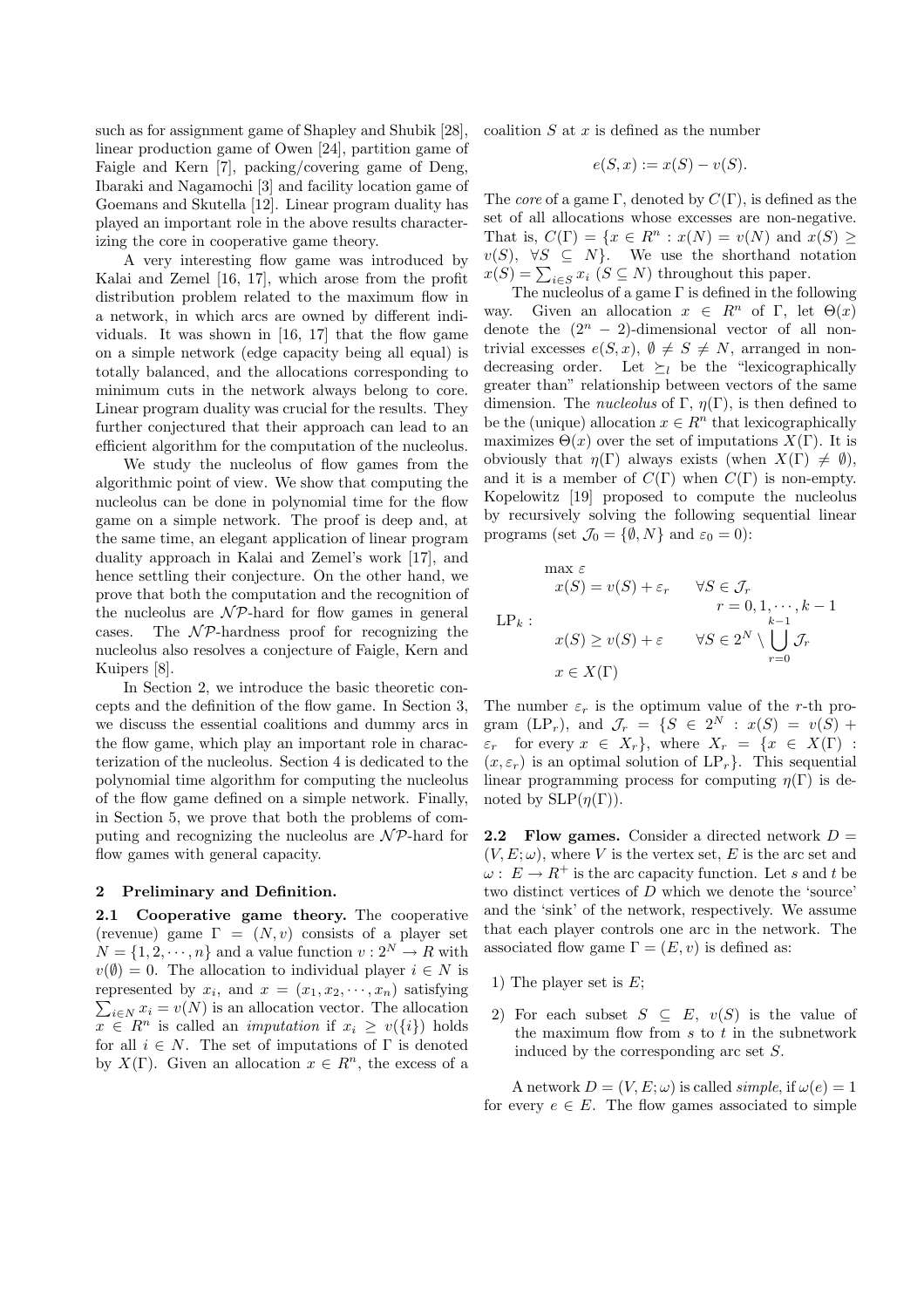networks also fall into the scope of packing/covering games introduced in [3]. The following result on characterization of the core of a flow game is due to Kalai and Zemel [17].

THEOREM 2.1. Let  $\Gamma = (E, v)$  be the flow game defined on a network  $D = (V, E; \omega)$ . Then the core  $C(\Gamma)$  is always non-empty, and a core allocation can be found in polynomial time. In the case D is a simple network,  $C(\Gamma)$  is exactly the convex hull of the characteristic vectors of the minimum cuts of D.

On the other hand, it was proved that for flow games with general capacities, the problem of checking whether a given allocation belongs to the core is  $co-NP$ complete [6].

### 3 Essential Coalition and Dummy Arc.

In this section we restrict our attention to simple networks. We assume that each  $v \in V$  is contained in some path from the source  $s$  to the sink  $t$ .

Let  $\Gamma = (N, v)$  be a cooperative game. A subset  $S \subseteq N$  is called an *essential* coalition of  $\Gamma$  if  $v(S) >$  $\sum_{T \in \mathcal{T}} v(T)$  for every non-trivial partition T of S, where a partition of  $S$  is called trivial if the partition consists of the coalition  $S$  itself. Also, single member coalitions are also defined to be essential, since there are only trivial partitions of such coalitions. We denote by  $\mathcal E$ the set of all essential coalitions of Γ. It was shown in Huberman [15] that for a game Γ:

- (1) the core  $C(\Gamma)$  can be determined only by essential coalitions;
- (2) when  $C(\Gamma) \neq \emptyset$ , dropping the constraints associated with inessential coalitions will not change the result of  $SLP(\eta(\Gamma))$  for computing the nucleolus. That is, the nucleolus can be determined completely by essential coalitions.

Let us consider the essential coalitions of flow games. An  $(s, t)$ -path in D is a simple path (it visits each node at most once) from s to t. Let  $P$  be the set of  $(s, t)$ -paths in D, each regarded as a subset of arcs, i.e., a coalition of E. The following result follows directly from the definition of essential coalition.

PROPOSITION 3.1. Let  $\Gamma = (E, v)$  be the flow game defined on a simple network  $D = (V, E)$ . Then the set of essential coalitions of  $\Gamma$  consists of all singletons and all coalitions with respect to  $(s,t)$ -paths. That is,  $\mathcal{E} = \bigcup_{e \in E} \{e\} \bigcup \mathcal{P}.$ 

In the following, we introduce dummy arcs (players) of two types, which play an important role in the computation of the nucleolus, and discuss their descriptions and related algorithm. The proofs of the following results can be found in the full version.

DEFINITION 3.1. Let  $D = (V, E)$  be a simple network. An arc  $e \in E$  is called a dummy arc if  $v(E \setminus \{e\}) = v(E)$ . Furthermore, we distinguish the dummy arcs into two types:

- $(1)$  A dummy arc e is called Type I, if there exists a maximum flow f of D with  $f(e) > 0$ ;
- $(2)$  A dummy arc e is called Type II, if it holds that  $f(e) = 0$  for any maximum flow f of D.

For example,  $e_1, e_2, e_3, e_4$  are all dummy arcs in the network D depicted in Figure 1,  $e_1, e_2$  and  $e_3$  are dummy arcs of Type I, and  $e_4$  is a dummy arc of Type II.



Figure 1: Network D

PROPOSITION 3.2. An arc  $e \in E$  is a dummy arc in the network D if and only if e is not contained in any minimum cut of D. Furthermore,  $e \in E$  is a dummy arc if and only if  $x(e) = 0$  for each core allocation  $x \in C(\Gamma)$ of the associated flow game  $\Gamma$ .

PROPOSITION 3.3. Let P be an  $(s, t)$ -path in D. The following statements hold:

- (a) If P does not contain any dummy arc of Type  $II$ . then  $|P \cap C| = 1$  for each minimum cut C in D;
- (b) If P contains dummy arcs of Type II, then there exists a minimum cut C in D such that  $|P \cap C| \geq 2$ .

PROPOSITION 3.4. The sets of dummy arcs of Type I and II can be identified efficiently.

#### 4 Nucleolus of Flow Game on Simple Network.

In this section we show that for the flow game defined on a simple network, the nucleolus can be computed efficiently. Let  $D = (V, E)$  be a simple network with source s and sink  $t$  ( $|E| = n$ ), and  $\Gamma = (E, v)$  be the flow game defined on D. We also assume that each  $v \in V$ is contained in some  $(s, t)$ -path in D. Throughout this section, we use the following notations:

$$
E_* = \{ e \in E : e = (s, t) \};
$$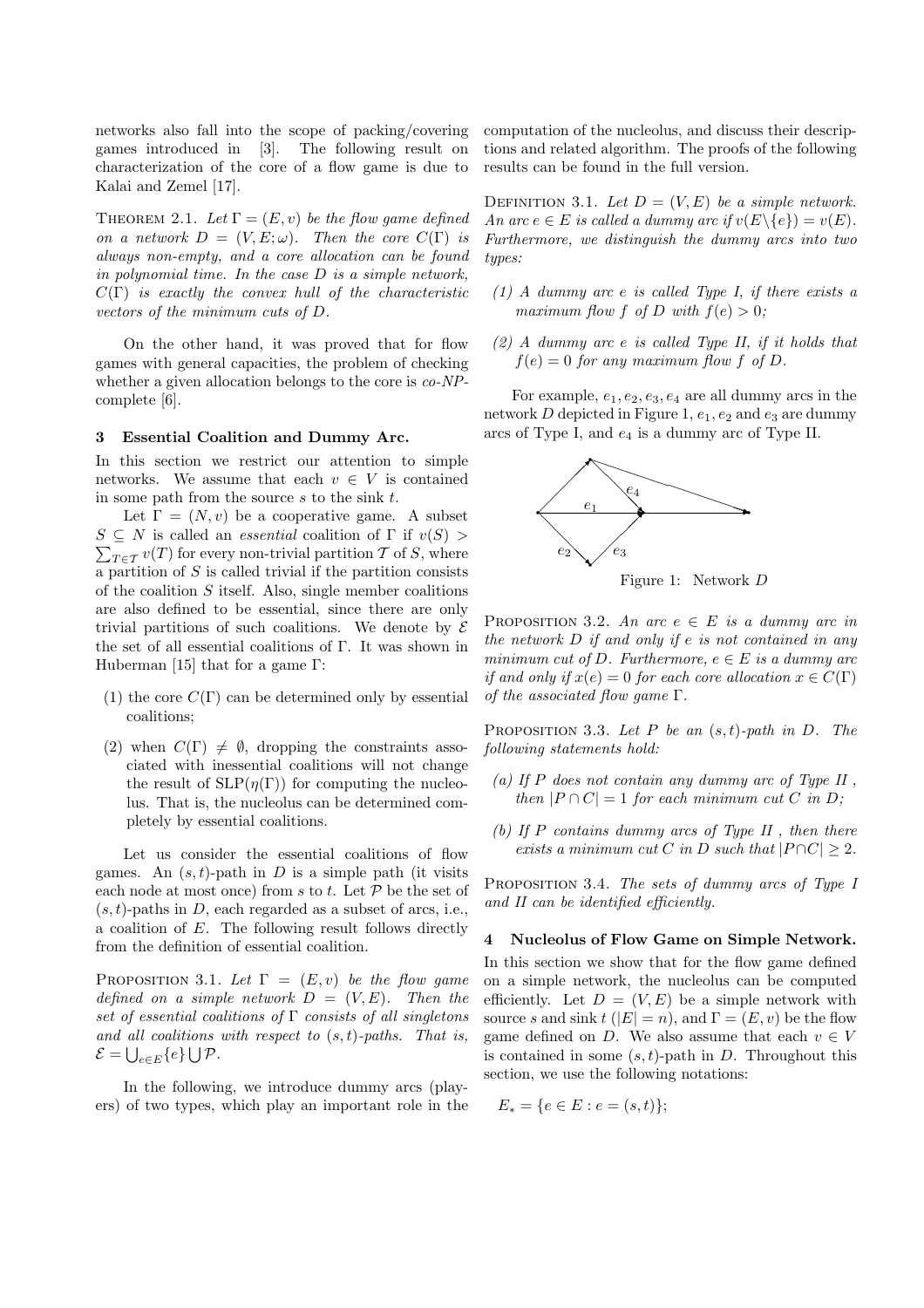$E_0$ : the set of dummy arcs;

 $E_{01}$ : the set of dummy arcs of Type I;  $E_{02}$ : the set of dummy arcs of Type II;

 $\mathcal{P}$ : the set of all  $(s, t)$ -paths in D;

 $\mathcal{P}_0 = \{P \in \mathcal{P} : P \text{ contains dummy arc of Type II}\}.$ 

Recall that for the flow game  $\Gamma$ , the collection of essential coalitions is  $\mathcal{E} = \bigcup_{e \in E} \{e\} \bigcup \mathcal{P}$ . Followed from the results on essential coalitions in [15], the core of the flow game  $\Gamma$  is represented as

(4.1) 
$$
C(\Gamma) = \{x \in R^n : x(E) = v(E); x(P) \ge 1, \forall P \in \mathcal{P} \text{and } x(e) \ge 0, \forall e \in E \setminus E_* \},
$$

and  $SLP(\eta(\Gamma))$  for computing the nucleolus can be described as  $LP_k$   $(k = 1, 2, \cdots)$ :

(4.2) max  $\varepsilon$ 

$$
x(P) \ge 1 + \varepsilon \qquad \forall P \in \mathcal{P} \setminus \bigcup_{r=0}^{k-1} \mathcal{P}^r
$$
  
\n
$$
x(e) \ge \varepsilon \qquad \forall e \in (E \setminus E_*) \setminus \bigcup_{r=0}^{k-1} E^r
$$
  
\n
$$
x(e) = \varepsilon_r \qquad \forall e \in E^r, r = 1, 2, \dots, k-1
$$
  
\n
$$
x(P) = 1 + \varepsilon_r \qquad \forall P \in \mathcal{P}^r, r = 1, 2, \dots, k-1
$$
  
\n
$$
x(E) = v(E)
$$

Here  $\mathcal{P}^r = \{P \in \mathcal{P} : x(P) = 1 + \varepsilon_r \text{ for every } x \in X^r\}$ and  $E^r = \{e \in E \setminus E_* : x(e) = \varepsilon_r \text{ for every } x \in$  $X<sup>r</sup>$ , where the number  $\varepsilon_r$  is the optimum value of the r-th program  $(LP_r)$  and  $X^r = \{x \in X(\Gamma) :$  $(x, \varepsilon_r)$  is an optimal solution of  $LP_r$ ,  $X^0 = X(\Gamma)$ .

In the following, we will discuss how to solve the  $SLP(\eta(\Gamma))$  (4.2) efficiently. (The details of the proofs in this section are referred to the full version of the paper.)

PROPOSITION 4.1. For  $LP_1$  in  $SLP(\eta(\Gamma))$  (4.2), we have  $X^1 = C(\Gamma)$ ,  $\varepsilon_1 = 0$  and consequently,  $\mathcal{P}^1 = \{P :$  $P \in \mathcal{P} \setminus \mathcal{P}_0$  and  $E^1 = \{e : e \in E_0\}.$ 

Proposition 4.1 implies that if the network D does not contain any dummy arc of Type II, i.e.,  $\mathcal{P}_0 = \emptyset$ , then SLP( $\eta(\Gamma)$ ) (4.2) can be simplified as  $(k = 1, 2, \cdots)$ :

$$
\max \varepsilon
$$
  
\n
$$
x(P) \ge 1 \qquad \forall P \in \mathcal{P}
$$
  
\n
$$
(4.3) \qquad x(e) \ge \varepsilon \qquad \forall e \in (E \setminus E_*) \setminus \bigcup_{r=1}^{k-1} E^r
$$
  
\n
$$
x(e) = \varepsilon_r \qquad \forall e \in E^r, \ r = 1, 2, \dots, k-1
$$
  
\n
$$
x(E) = v(E)
$$

Note that in the sequential LPs (4.3), we use the constrains  $x(P) > 1$  replacing  $x(P) = 1$ ,  $\forall P \in \mathcal{P}$ . According to Proposition 3.3 (a), it is easy to see that this replacement does not change the solutions of these LPs. Based on the polynomial equivalence of optimization and separation problems (see, e.g., [11]) (here,  $x(P) \geq 1$  can be checked by solving the shortest  $(s, t)$ -path w.r.t the arc length  $l(e) = x(e)$  for  $e \in E$ ), we can conclude that the sequential LPs (4.3), consequently the nucleolus  $\eta(\Gamma)$ , can be computed in polynomial time.

PROPOSITION 4.2. For the flow game  $\Gamma$  defined on a simple network with no dummy arc of Type II, the nucleolus  $\eta(\Gamma)$  can be computed in polynomial time.

When the network  $D$  contains dummy arcs of Type II, the number of  $(s, t)$ -paths in  $\mathcal{P}_0$  may be exponential in *n* and identifying the  $(s, t)$ -paths in  $\mathcal{P}_0$  which are binding at all optimal solutions of  $LP_k$  in (4.2) can not be done in polynomial time directly. Therefore, we have to investigate a new approach to dealing with the  $SLP(\eta(\Gamma)).$ 

Let  $W \subseteq V$ , denote by  $\delta^+(W)$  and  $\delta^-(W)$  the sets of arcs leaving  $W$  and entering  $W$ , respectively. Define a function  $c: E \to \{0,1\}$  with  $c(e) = 1$  if  $e \in \delta^+(\{s\}),$ and  $c(e) = 0$ , otherwise. Consider the following arcflow formulation of the maximum flow problem in the network  $D = (V, E)$ :  $(LP^*)$ 

$$
\begin{array}{ll}\n\text{max} & \sum_{e \in E} c(e)y(e) \\
\text{s.t.} & \sum_{e \in \delta^+(v)} y(e) - \sum_{e \in \delta^-(\{v\})} y(e) = 0 \\
& \forall \ v \in V \setminus \{s, t\} \\
0 \leq y(e) \leq 1 & \forall \ e \in E\n\end{array}
$$

The dual program of  $(LP^*)$  is:

(DLP\*)  
\nmin  
\n
$$
\sum_{e \in E} z(e)
$$
\n*s.t.*  $z(e) + \phi(v) - \phi(w) \ge c(e)$   $\forall e = (v, w) \in E$   
\n $z(e) \ge 0$   $\forall e \in E$ 

The following result is due to Kalai and Zemel [17].

PROPOSITION 4.3. Let  $z \in C(\Gamma)$ . Then there exists  $\phi = {\phi(v) : v \in V}$  such that  $(z, \phi)$  is an optimal solution to (DLP<sup>\*</sup>).

Kalai and Zemel [17] conjectured that this theorem can serve as a practical basis for computing the nucleolus of a flow game. In the rest of this section, we will show that Kalai and Zemel's result (Proposition 4.3) indeed plays an important role in our approach to efficiently computing the nucleolus.

Let  $z \in C(\Gamma)$  and  $(z, \phi)$  be an optimal solution for (DLP<sup>∗</sup> ). Proposition 4.3 leads to the following remarks: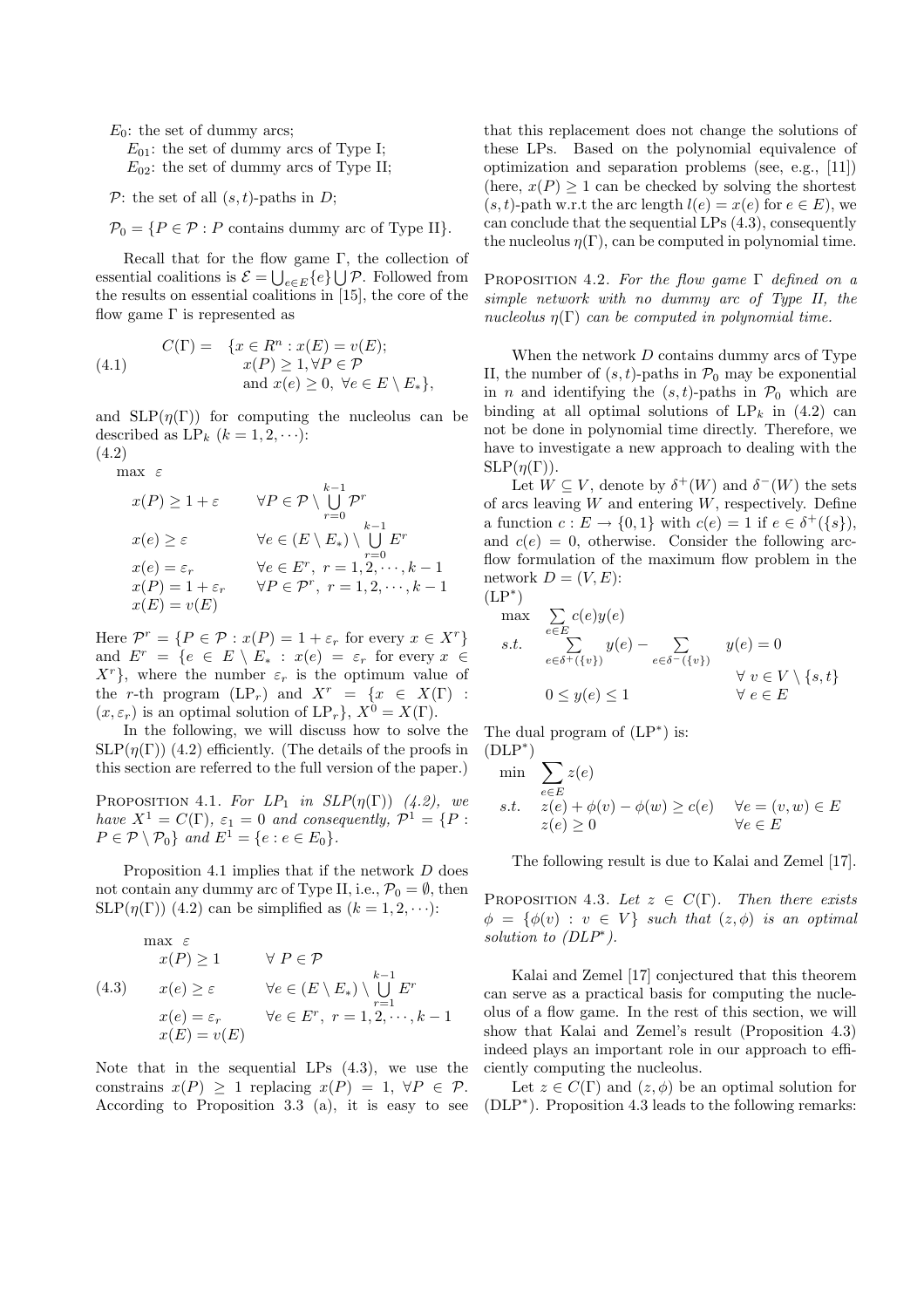Remark 1. By the definitions of the two types of dummy arc and LP duality theorem,

(4.4) 
$$
\forall e = (v, w) \in E \setminus E_{02} :
$$

$$
z(e) + \phi(v) - \phi(w) = c(e),
$$

$$
\forall e = (v, w) \in E_{02} :
$$

$$
z(e) + \phi(v) - \phi(w) \ge c(e).
$$

Also by Proposition 3.2 and the definition of  $c$ , we have

(4.5) 
$$
\forall e \in E_{02}, z(e) = 0 \text{ and } c(e) = 0.
$$

Remark 2. Let  $P = \{s, v_{i_1}, \dots, v_{i_k}, t\} \in \mathcal{P} \setminus \mathcal{P}_0$ . Then  $c(P) = 1$ , and Proposition 3.3(a) implies that  $z(P) = 1$ . Followed from the constraints of  $(DLP^*)$ and formula (4.4),

$$
z(P) = c(P) + \phi(v_{i_1}) - \phi(s)
$$
  
+  $\phi(v_{i_2}) - \phi(v_{i_1}) + \cdots + \phi(t) - \phi(v_{i_k})$   
= 1 +  $[\phi(t) - \phi(s)].$ 

It implies that

$$
(4.6) \qquad \qquad \phi(t) = \phi(s).
$$

Remark 3. Let  $P \in \mathcal{P}_0$  be an  $(s, t)$ -path containing k dummy arcs of Type II, namely  $e_1$  =  $(v_{1_1}, v_{1_2}), \cdots, e_k = (v_{k_1}, v_{k_2}).$  Then by formulas (4.4),  $(4.5)$  and  $(4.6)$ , we have

(4.7) 
$$
z(P) - 1 = z(P) - c(P)
$$

$$
= \sum_{e \in P \setminus \{e_1, \dots, e_k\}} z(e) - c(e)
$$

$$
= \sum_{j=1}^{k} (\phi(v_{j_2}) - \phi(v_{j_1})).
$$

Formula (4.7) shows that, given a core allocation, the excess of an  $(s, t)$ -path  $P \in \mathcal{P}_0$  is determined completely by the corresponding optimal solution of (DLP<sup>∗</sup> ).

The remarks given above, especially the formula (4.7), provide us a new idea to deal with  $SLP(\eta(\Gamma))$ of the flow game Γ. Let us define another sequential linear programs  $\tilde{LP}_k$  as follows  $(k = 2, 3, \cdots)$ : (4.8)

$$
\max_{\text{max}} \varepsilon
$$

$$
x(e) + \phi(v) - \phi(w) \ge c(e) \quad \forall e = (v, w) \in E
$$
  
\n
$$
\phi(w) - \phi(v) = \tilde{\varepsilon}_r \quad \forall e = (v, w) \in E_{02},
$$
  
\n
$$
r = 1, \dots, k - 1
$$
  
\n
$$
x(e) = \tilde{\varepsilon}_r \quad \forall e \in E^r, r = 1, \dots, k - 1
$$
  
\n
$$
\phi(w) - \phi(v) \ge \varepsilon \quad \forall e = (v, w) \in E_{02} \setminus \bigcup_{k=1}^{k-1} E_{02}^r
$$
  
\n
$$
x(e) \ge \varepsilon \quad \forall e \in (E \setminus E_*) \setminus \bigcup_{r=1}^{k-1} E^r
$$
  
\n
$$
x(P) \ge 1 \quad \forall P \in \mathcal{P}
$$
  
\n
$$
x(e) \ge 0 \quad \forall e \in E
$$
  
\n
$$
x(E) = v(E)
$$

Here,  $E_{02}^1 = \emptyset$  and  $E_{02}^r = \{e = (v, w) \in E_{02} : \phi(w) \phi(v) = \tilde{\varepsilon}_r$  for every  $x \in \tilde{X}^r$ , where the number  $\tilde{\varepsilon}_r$  is the

optimum value of the r-th linear program  $\widetilde{\mathrm{LP}}_r$  and  $\widetilde{X}^r$  =  ${x \in X(\Gamma) : (x, \phi, \tilde{\varepsilon}_r)$  is an optimal solution of  $\widetilde{\text{LP}}_r$ . Notice that in (4.8), the last three constraints guarantee x must be in the core  $C(\Gamma)$ , and the other constraints guarantee  $(x, \phi)$  is a solution of (DLP<sup>\*</sup>). Thus, according to Proposition 4.3, each feasible solution  $(x, \phi)$  of  $\widetilde{\mathrm{LP}}_k$  is in fact an optimal solution of (DLP<sup>\*</sup>). We will show that the sequential linear programs  $LP_k$  is equivalent to  $SLP(\eta(\Gamma))$  given in (4.2).

To make our approach more clearly, we first assume that the network D satisfies the following property. And at last, we shall show how to transform D to a new network  $\overline{D}$  satisfying this property such that the corresponding flow games defined on  $D$  and  $D$  have the same core and the same nucleolus.

Denote by  $\mathcal{P}_{0*}$  be the set of  $(s, t)$ -paths containing only one dummy arc of Type II.

**Property (A)** For each  $e \in E_{02}$ , there exists an  $(s, t)$ -path  $P \in \mathcal{P}_{0*}$  containing e.

PROPOSITION 4.4. Let  $\Gamma$  be the flow game defined on  $D = (V, E)$  with Property (A). In  $SLP(\eta(\Gamma))$  (4.2), if  $P \in \mathcal{P}_0 \setminus \mathcal{P}_{0*}$  satisfies that  $e(P, \bar{x}) = \varepsilon_k$  for some  $\bar{x} \in X^{k-1}$ , then there exists a path  $P' \in \mathcal{P}_{0*}$  such that  $e(P', \bar{x}) = \varepsilon_k$ . Furthermore,  $P \in \mathcal{P}_0 \setminus \mathcal{P}_{0*}$  need not be considered in any computation of  $SLP(\eta(\Gamma)).$ 

Based on Proposition 4.4, we can rewrite  $SLP(\eta(\Gamma))$ described in (4.2) as following LPs,  $LP_k(k = 2, 3, \cdots)$ :

$$
\max \varepsilon
$$
  
\n
$$
x(P) = 1 + \varepsilon_r \quad \forall P \in \mathcal{P}_{0*}^r, r = 1, \dots, k - 1
$$
  
\n
$$
x(e) = \varepsilon_r \quad \forall e \in E^r, r = 1, \dots, k - 1
$$
  
\n
$$
x(P) \ge 1 + \varepsilon \quad \forall P \in \mathcal{P}_{0*} \setminus \bigcup_{r=1}^{k-1} \mathcal{P}_{0*}^r
$$
  
\n(4.9)  
\n
$$
x(e) \ge \varepsilon \quad \forall e \in (E \setminus E_*) \setminus \bigcup_{r=1}^{k-1} E^r
$$
  
\n
$$
x(P) \ge 1 \quad \forall P \in \mathcal{P}
$$
  
\n
$$
x(e) \ge 0 \quad \forall e \in E
$$
  
\n
$$
x(E) = v(E)
$$

Here,  $\mathcal{P}_{0*}^1 = \emptyset$  and  $\mathcal{P}_{0*}^r = \{P \in \mathcal{P}_{0*} : x(P) =$  $1 + \varepsilon_r$  for every  $x \in X^r$ , where the number  $\varepsilon_r$  is the optimum value of  $LP_r$  and  $X^r = \{x \in X(\Gamma) :$  $(x, \varepsilon_r)$  is an optimal solution of  $LP_r$ .

PROPOSITION 4.5. Let  $D$  be a simple network satisfying Property  $(A)$ , and  $\Gamma$  be the associated flow game. Then the sequential linear programs  $LP_k$  (4.8) is equivalent to  $SLP(\eta(\Gamma))$  given in (4.9).

Therefore, the nucleolus  $\eta(\Gamma)$  can be obtained by proceeding to solve the sequential linear programs  $LP_1$ and  $\widetilde{\text{LP}}_k$   $(k = 2, 3, \cdots)$ . Followed from the similar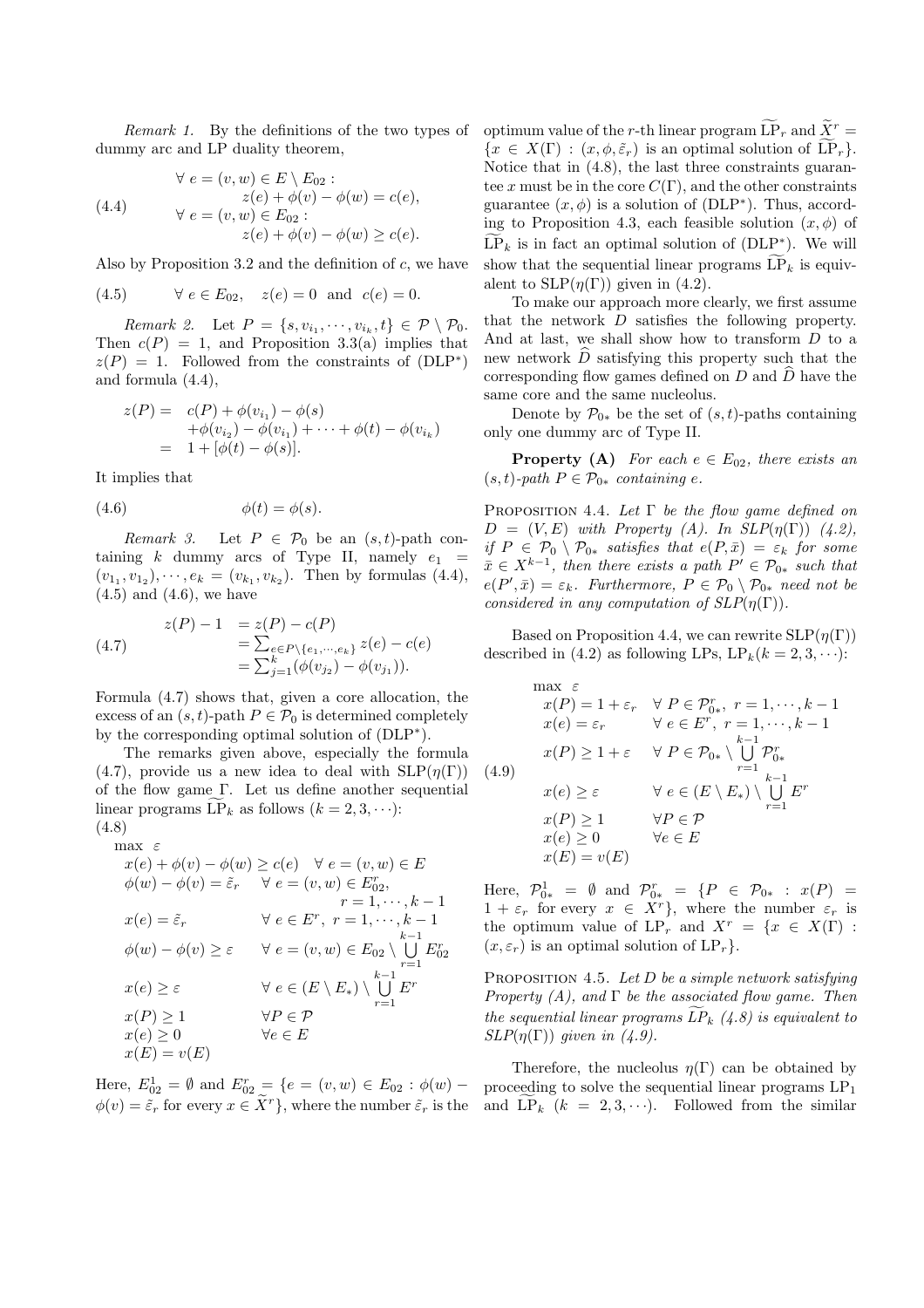discussion as in the proof of Proposition 4.2, it is shown that  $\widetilde{\text{LP}}_k$   $(k = 2, 3, \cdots)$  can be solved efficiently. Therefore, we have

PROPOSITION 4.6. Let  $D$  be a simple network satisfying Property  $(A)$ , and  $\Gamma$  be the associated flow game. Then the nucleolus  $\eta(\Gamma)$  can be calculated in polynomial time.

The remainder problem is how to deal with a network D not possessing Property (A).

A vertex  $v \in V$  is called *removable* if the arcs adjacent to it are all dummy arcs of Type II. Let R be the set of removable vertices in the network D. Suppose that the induced subnetwork  $D[R]$  has l connected components. Each component corresponds to a subset of vertices, namely  $R_1, R_2, \cdots, R_l$ , which forms a partition of R.

We transform D to a new related network  $\widehat{D}$  as follows: for each  $i = 1, 2, \dots, l$ , we first delete the vertices in  $R_i$  and all the arcs adjacent to them; then add to D a set of new arcs  $\{(u, w) : u \in \delta^-(R_i), w \in$  $\delta^+(R_i)$  and there is a  $(u, w)$ -path in  $D[R_i \cup \{u, w\}]\}.$ 

Note that the arcs deleted in  $D$  are all dummy arcs of Type II, and the new arcs added are also dummy arcs of Type II in  $\ddot{D}$ . It is easy to verify that

- (a)  $\widehat{D}$  satisfies Property (A);
- (b) our construction of  $\hat{D}$  can be carried out in polynomial time;
- (c) the flow games corresponding to D and  $\widehat{D}$  have the same core and the same nucleolus (for edge  $e \in D \setminus \widehat{D}$  and  $e \in \widehat{D} \setminus D$ ,  $x(e) = 0$  for each core allocation x of both games).

Thus, computing the nucleolus of the flow game defined on D can be transformed to the same problem defined on  $\widehat{D}$ . By summarizing the discuss and results given above, we therefore obtain our main result of this section.

THEOREM 4.1. Let  $D = (V, E)$  be a simple network and  $\Gamma = (E, v)$  be the corresponding flow game. Then the nucleolus  $\eta(\Gamma)$  can be computed in polynomial time.

## 5 Computational Complexity Related to Nucleolus.

In this section, we show that for flow games with general capacity, both the computation and the recognition of the nucleolus are NP-hard. The technique we used is a polynomial transformation from the basic  $N\mathcal{P}$ -complete problem, EXACT COVER BY 3-SETS (X3C) [10].

Given a finite set  $U = \{u_1, u_2, \dots, u_{3q}\}\$ and a collection  $W = \{w_1, w_2, \cdots, w_{|W|}\}\$  of 3-element subsets of  $U(|W| > q)$ . We say that an element  $u \in U$  is covered by a subset  $w \in W$  if  $u \in w$ . A sub-collection  $C \subseteq W$ is called a cover of U if each element  $u \in U$  is covered by some  $w \in C$ . A minimum cover of U is a cover with minimum cardinality. The problem X3C is to determine whether there exists a sub-collection  $W' \subseteq W$  such that every element of  $U$  occurs in exactly one member of  $W'$ , i.e., whether the minimum cover of  $U$  has the cardinality q. Throughout this section, we add a simple restriction to the instance of X3C:

 $(5.1)$  Each element of U is included in at least two subsets in W.

The problem of X3C with the restriction (5.1) is still  $\mathcal{NP}$ -complete.

Let  $U' = \{u'_1, \dots, u'_6\}$  and  $W' = \{w'_1, w'_2, w'_3, w'_4\}$ be such that

(5.2) 
$$
w'_1 = \{u'_1, u'_2, u'_3\}, \quad w'_2 = \{u'_3, u'_4, u'_5\},
$$

$$
w'_3 = \{u'_5, u'_6, u'_1\}, \quad w'_4 = \{u'_2, u'_4, u'_6\}.
$$

We call this couple  $(U', W')$  an extra module. The construction of  $w'_k$   $(k = 1, \dots, 4)$  guarantees that in an extra module, the cardinality of a minimum cover of  $U'$  is 3.

Given an arbitrary instance of X3C (with the restriction (5.1)):  $U = \{u_1, u_2, \dots, u_{3g}\}$  and  $W =$  $\{w_1, w_2, \cdots, w_{|W|}\}\$ , we construct a network D in two steps.

Step 1. Construction of the expanded instance  $(EI)$ .

We add three extra modules  $(U_1, W_1), (U_2, W_2)$  and  $(U_3, W_3)$  to the given instance of X3C, where  $U, U_1, U_2$ and  $U_3$  are disjoint, and obtain an expanded instance  $(EI)$ :

$$
\overline{U} = U \cup U_1 \cup U_2 \cup U_3,
$$
  
(EI): 
$$
\overline{W} = W \cup W_1 \cup W_2 \cup W_3;
$$

$$
\overline{q} := q + 6, \overline{f} := |W| + 12.
$$

Obviously, the expanded instance (EI) also satisfies the restriction (5.1).

**Step 2.** Construction of a network  $D = (V, E; c)$ .

Based on the expanded instance (EI), a network  $D = (V, E; c)$  is constructed as follows. See Figure 2.

The vertex set  $V$  consists of three parts excluding the source  $s$  and the sink  $t$ :

- $\overline{U} = \{u_i : i = 1, 2, \cdots, 3\overline{q}\};$
- $\overline{W} = \{w_j : j = 1, 2, \cdots, \overline{f}\};$
- $v_0$  and  $v'_0$  are two additional vertices.

Without confusion, we identify the elements in  $\overline{U}$  and  $\overline{W}$  with their corresponding vertices.

The arc set E and the associated capacity function  $c: E \to R^+$  are defined as: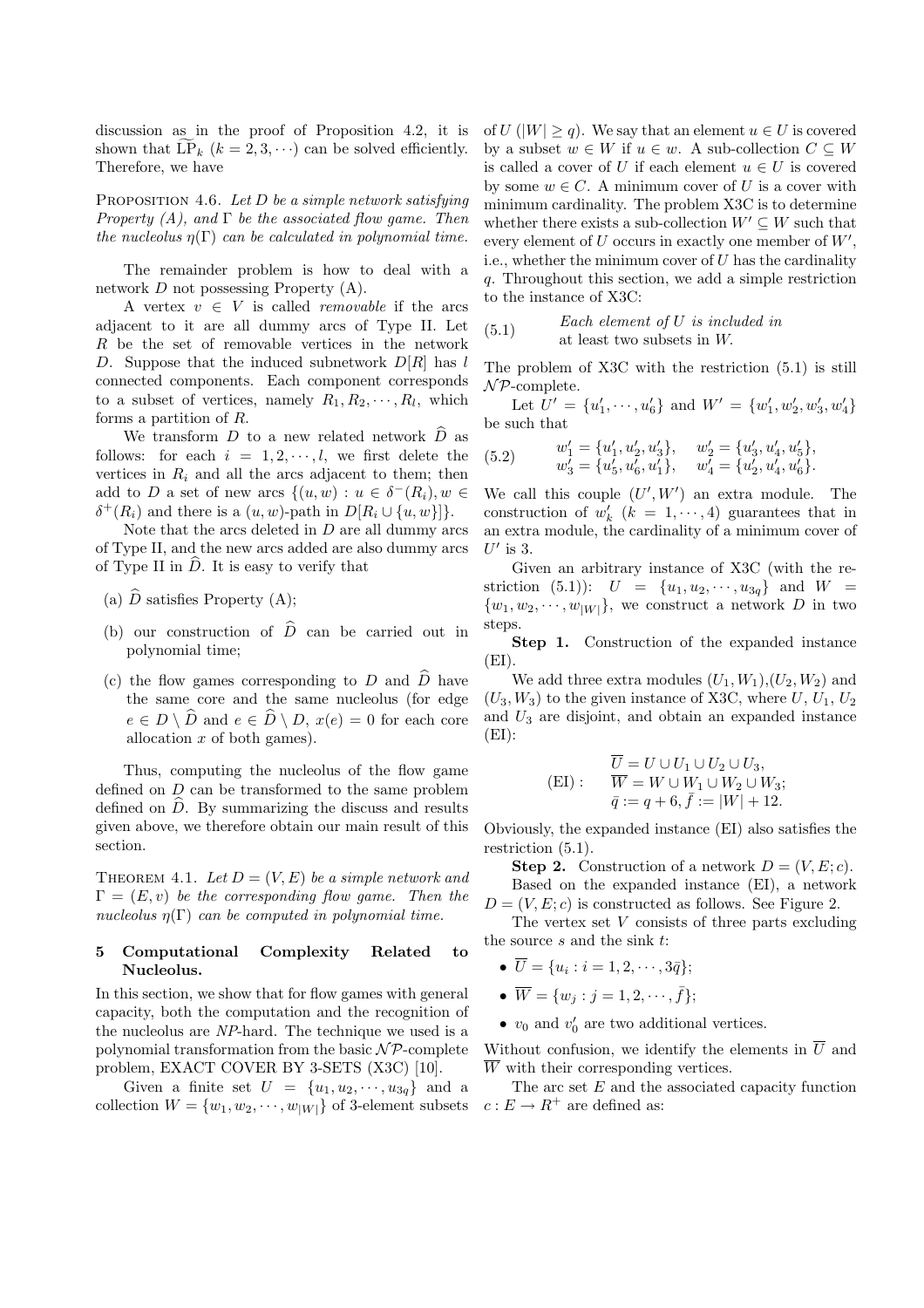- $a_0 = (v'_0, t), c(a_0) = 3\bar{q};$
- $b_0 = (v_0, t), c(b_0) = 3\bar{f} 3\bar{q}$
- $A_1 = \{(s, w_i) : i = 1, \dots, \bar{f}\}, \forall e \in A_1 : c(e) = 3;$
- $A_2 = \{ (w_i, u_j) : u_j \in w_i, i = 1, \dots, \bar{f}, j =$  $1, \cdots, 3\bar{q}$ ,  $\forall e \in A_2 : c(e) = 1;$
- $A_3 = \{(u_j, v'_0) : j = 1, \dots, 3\overline{q}\}, \forall e \in A_3 : c(e) = 1;$
- $B = \{(w_i, v_0) : i = 1, \dots, \bar{f}\}, \forall e \in B : c(e) = 3.$

Denote by  $\Gamma_D = (E, v)$  the flow game associated to the network D, and  $n := |E|$ . Obviously,  $v(E) = 3\bar{f}$ .



**Figure 2:** Network  $D = (V, E; c)$ .

Define an allocation  $\eta^* \in R^n$  of  $\Gamma_D$ :

(5.3) 
$$
\eta^*(e) = \begin{cases} 3/4 & \forall e \in A_1 \\ 0 & \forall e \in A_2 \cup B \\ 1/2 & \forall e \in A_3 \\ \frac{3}{4}\bar{q} - \frac{3}{4} & e = a_0 \\ \frac{9}{4}(\bar{f} - \bar{q}) + \frac{3}{4} & e = b_0 \end{cases}
$$

We show that  $\eta^*$  is not only a core allocation of  $\Gamma_D$ , but also an optimal solution of  $LP_1$ ,  $LP_2$  and  $LP_3$ in  $SLP(\eta(\Gamma_D))$  for computing the nucleolus of  $\Gamma_D$ . Moreover, we have

LEMMA 5.1. The allocation  $\eta^*$  given in (5.3) belongs to  $C(\Gamma)$ . Furthermore, it is the nucleolus of the flow game  $\Gamma_D$  if and only if there is an exact cover in the instance of X3C.

The proof of this lemma is referred to the full version of this paper. It can be seen that the construction of  $\Gamma_D$  can be carried out in polynomial time. Therefore, we obtain our main result of this section.

THEOREM 5.1. Computing the nucleolus of a flow game with general capacity is  $\mathcal{NP}$ -hard.

THEOREM 5.2. Given a flow game  $\Gamma = (E, v)$  and an allocation  $y \in C(\Gamma)$ , checking whether y is the nucleolus of  $\Gamma$  is  $\mathcal{NP}$ -hard.

## 6 Conclusion and Remarks.

Computational complexity has recently proposed as a rationality measure for the solution concepts in cooperative game theory (Megiddo [23], Deng and Papadimitriou [4]). That is, a rational solution concept should not only be "fair" in theoretical sense but also efficiently computable. It has since been a major effort in the study of cooperative games.

The definition of the nucleolus of a cooperative game entails comparisons between vectors of exponential length. This makes it difficult to compute the nucleolus by directly following its definition. To obtain an efficient algorithm for the nucleolus of the flow game defined on a simple network, we provide an alternative characterization for the computation of the nucleolus based on the linear program duality to the arc-flow formulation of the maximum flow problem. This kind of formulation and its dual were used to characterize the core of the flow game by Kalai and Zemel [17]. They also conjectured that their result may serve as a practical basis for computing the nucleolus. Our work therefore answer in the affirmative to their conjecture. In general, linear program duality has proven itself a very powerful tool in the study of cooperative games, especially in the study of the cores. However, little work dealt with nucleolus by using the duality technique so far. Hence, our alternative formulation for computing the nucleolus may be of independent interest.

In the  $N\mathcal{P}$ -hardness proof given in Section 5, the flow game constructed possesses a polynomial size formulation of linear production game. Therefore, as a direct corollary, we come to the same  $\mathcal{NP}$ -hardness conclusion for linear production games. That is, both the problems of computing and recognizing the nucleolus of a linear production game are  $\mathcal{NP}$ -hard.

## References

- [1] R. J. Aumann and M. Maschler, *Game theoretic anal*ysis of a bankruptcy problem from the Talmud, Journal of Economic Theory, 36 (1985), pp. 195–396.
- [2] Brânzei, R., Solymosi, T. and Tijs, S.H. Strongly Essential Coalitions and the Nucleolus of Peer Group Games, CentER Discussion Paper 2003-19.
- [3] X. Deng, T. Ibaraki and H. Nagamochi, Algorithmic aspects of the core of combinatorial optimization games, Proceedings of the 8th Annual ACM-SIAM Symposium on Discrete Algorithms, (1997), pp. 720–729.
- [4] X. Deng and C. H. Papadimitriou, On the complexity